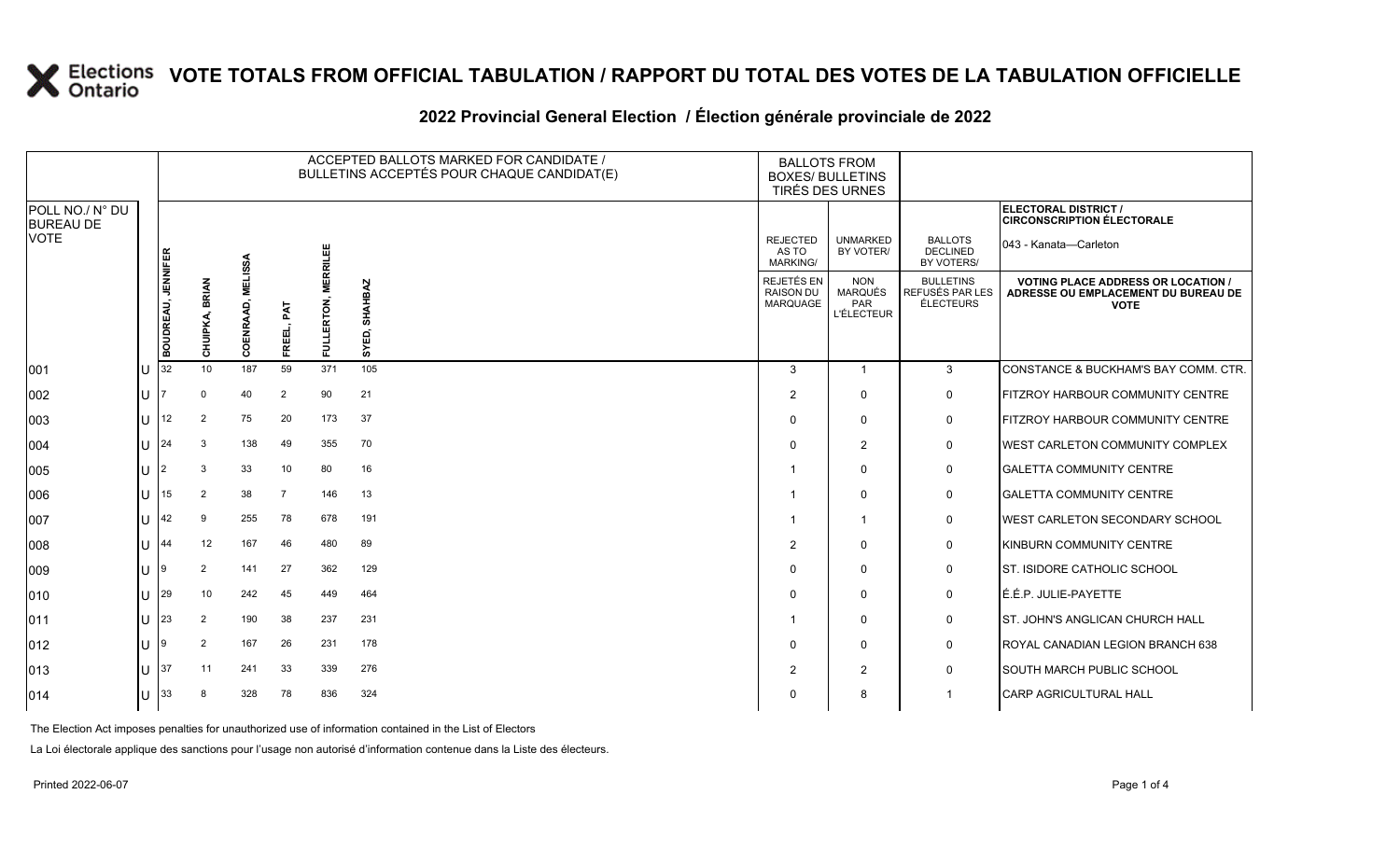#### **2022 Provincial General Election / Élection générale provinciale de 2022**

|                                     |     |                           |                          |                   |               |                     | ACCEPTED BALLOTS MARKED FOR CANDIDATE /<br>BULLETINS ACCEPTÉS POUR CHAQUE CANDIDAT(E) | <b>BALLOTS FROM</b><br><b>BOXES/ BULLETINS</b><br>TIRÉS DES URNES |                                                                 |                                                         |                                                                                                 |
|-------------------------------------|-----|---------------------------|--------------------------|-------------------|---------------|---------------------|---------------------------------------------------------------------------------------|-------------------------------------------------------------------|-----------------------------------------------------------------|---------------------------------------------------------|-------------------------------------------------------------------------------------------------|
| POLL NO./ N° DU<br><b>BUREAU DE</b> |     |                           |                          |                   |               |                     |                                                                                       |                                                                   |                                                                 |                                                         | ELECTORAL DISTRICT /<br><b>CIRCONSCRIPTION ÉLECTORALE</b>                                       |
| <b>VOTE</b>                         |     |                           |                          |                   |               |                     |                                                                                       | <b>REJECTED</b><br>AS TO<br><b>MARKING/</b>                       | <b>UNMARKED</b><br>BY VOTER/                                    | <b>BALLOTS</b><br>DECLINED<br>BY VOTERS/                | 043 - Kanata—Carleton                                                                           |
|                                     |     | <b>BOUDREAU, JENNIFER</b> | <b>BRIAN</b><br>CHUIPKA, | COENRAAD, MELISSA | PAT<br>FREEL, | FULLERTON, MERRILEE | <b>SHAHBAZ</b><br>SYED,                                                               | REJETÉS EN<br><b>RAISON DU</b><br><b>MARQUAGE</b>                 | <b>NON</b><br><b>MARQUÉS</b><br><b>PAR</b><br><b>L'ÉLECTEUR</b> | <b>BULLETINS</b><br>REFUSÉS PAR LES<br><b>ÉLECTEURS</b> | <b>VOTING PLACE ADDRESS OR LOCATION /</b><br>ADRESSE OU EMPLACEMENT DU BUREAU DE<br><b>VOTE</b> |
| $ 015\rangle$                       | lU  | 53                        | 23                       | 469               | 135           | 1090                | 654                                                                                   | $\Omega$                                                          | $\Omega$                                                        | $\mathbf 0$                                             | ALL SAINTS CATHOLIC H.S.                                                                        |
| 016                                 | U   | 14                        | 7                        | 284               | 86            | 437                 | 317                                                                                   | 2                                                                 | $\Omega$                                                        | $\overline{1}$                                          | W. ERSKINE JOHNSTON PUBLIC SCHOOL                                                               |
| 017                                 | ΙU  | 14                        | 14                       | 252               | 52            | 316                 | 169                                                                                   |                                                                   | $\Omega$                                                        | $\mathbf 0$                                             | HOLY TRINITY CATHOLIC H.S.                                                                      |
| 018                                 | lU  | 26                        | 8                        | 246               | 79            | 418                 | 286                                                                                   |                                                                   | 3                                                               | $\overline{2}$                                          | STEPHEN LEACOCK PUBLIC SCHOOL                                                                   |
| $ 019\rangle$                       | ΙU  | 23                        | 11                       | 313               | 79            | 313                 | 231                                                                                   | 2                                                                 | 3                                                               | $\mathsf{O}$                                            | EARL OF MARCH SECONDARY SCHOOL                                                                  |
| $ 020\rangle$                       | IП  | 8                         | 3                        | 143               | 17            | 186                 | 98                                                                                    |                                                                   | $\mathbf{0}$                                                    | $\mathbf 0$                                             | KANATA BAPTIST CHURCH                                                                           |
| 021                                 | lU  | 33                        | 8                        | 310               | 61            | 332                 | 225                                                                                   | $\mathbf 0$                                                       | $\Omega$                                                        | $\mathbf 1$                                             | KATIMAVIK ELEMENTARY SCHOOL                                                                     |
| 022                                 | IП  | 13                        |                          | 199               | 44            | 189                 | 99                                                                                    | $\Omega$                                                          | $\Omega$                                                        | $\overline{1}$                                          | ÉCOLE ÉLÉMENTAIRE CATH. ROGER-ST-<br><b>DENIS</b>                                               |
| 023                                 | ΙU  | 17                        | 2                        | 208               | 39            | 279                 | 113                                                                                   | -1                                                                | -1                                                              | $\mathsf{O}$                                            | <b>GLEN CAIRN UNITED CHURCH</b>                                                                 |
| 024                                 | lu  | 22                        | 9                        | 388               | 113           | 649                 | 336                                                                                   | 2                                                                 | $\mathbf{0}$                                                    | $\overline{2}$                                          | EVA JAMES MEMORIAL COMMUNITY CENTRE                                                             |
| 025                                 | lU  | 27                        | 11                       | 337               | 99            | 464                 | 255                                                                                   | $\mathbf 0$                                                       | $\overline{2}$                                                  | 2                                                       | W.O. MITCHELL PUBLIC SCHOOL                                                                     |
| 026                                 | IП  | 35                        | 30                       | 279               | 79            | 678                 | 212                                                                                   | 2                                                                 | -1                                                              | $\mathbf{1}$                                            | ST. MICHAEL CATHOLIC E.S. (CORKERY)                                                             |
| 027                                 | ΙU  | 18                        | 9                        | 204               | 40            | 249                 | 136                                                                                   |                                                                   | $\Omega$                                                        | $\mathbf 0$                                             | KANATA RECREATION COMPLEX                                                                       |
| 028                                 | lU. | 24                        |                          | 180               | 15            | 183                 | 63                                                                                    |                                                                   | 0                                                               | $\mathsf{O}$                                            | <b>ST. PAUL'S ANGLICAN CHURCH</b>                                                               |

The Election Act imposes penalties for unauthorized use of information contained in the List of Electors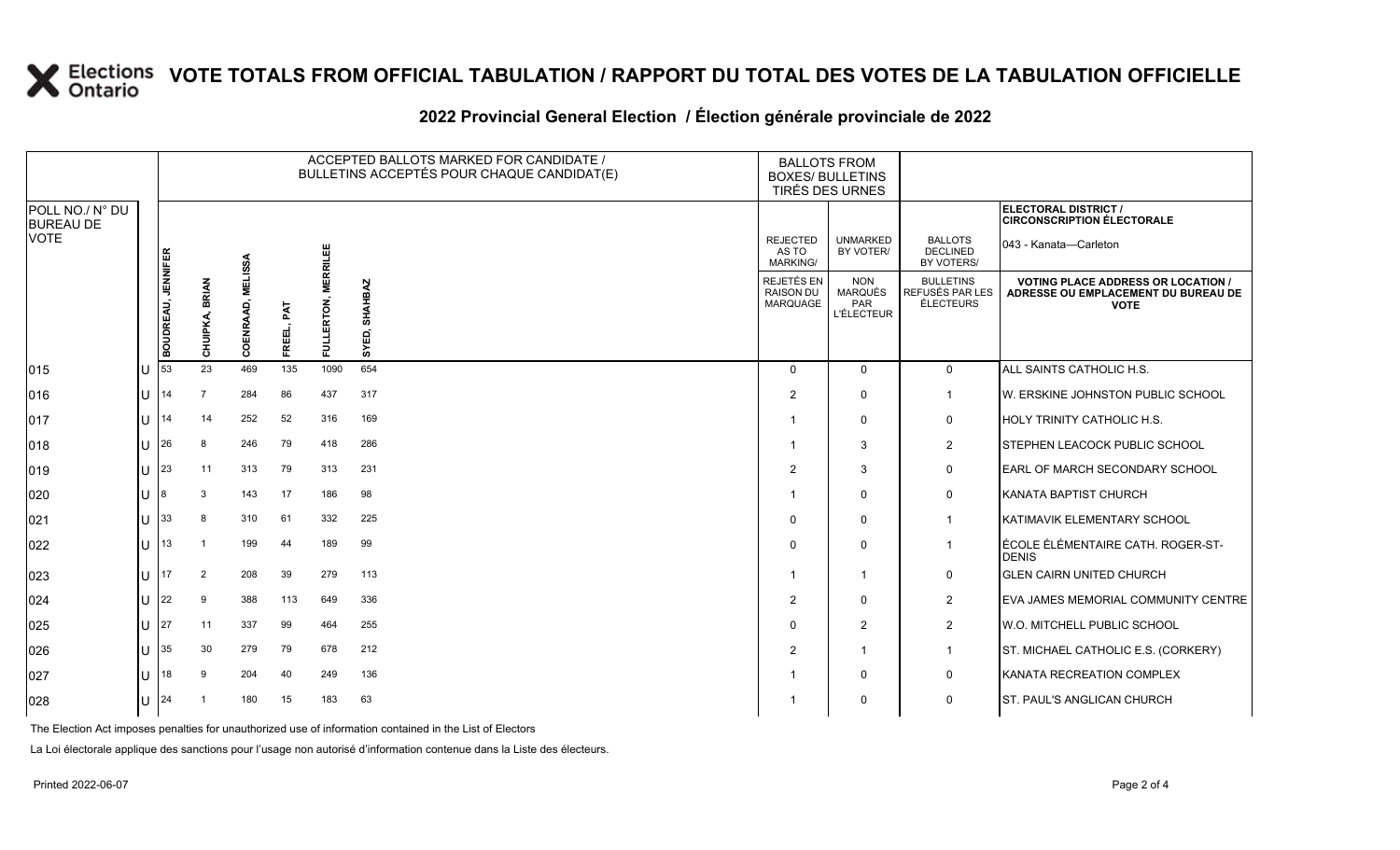#### **2022 Provincial General Election / Élection générale provinciale de 2022**

|                                     |     |                           | ACCEPTED BALLOTS MARKED FOR CANDIDATE /<br>BULLETINS ACCEPTÉS POUR CHAQUE CANDIDAT(E) |                   |                |                     |                                         | <b>BALLOTS FROM</b><br><b>BOXES/ BULLETINS</b><br>TIRÉS DES URNES |                                                                 |                                                         |                                                                                                 |
|-------------------------------------|-----|---------------------------|---------------------------------------------------------------------------------------|-------------------|----------------|---------------------|-----------------------------------------|-------------------------------------------------------------------|-----------------------------------------------------------------|---------------------------------------------------------|-------------------------------------------------------------------------------------------------|
| POLL NO./ N° DU<br><b>BUREAU DE</b> |     |                           |                                                                                       |                   |                |                     |                                         |                                                                   |                                                                 |                                                         | ELECTORAL DISTRICT /<br><b>CIRCONSCRIPTION ÉLECTORALE</b>                                       |
| <b>VOTE</b>                         |     |                           |                                                                                       |                   |                |                     |                                         | <b>REJECTED</b><br>AS TO<br><b>MARKING/</b>                       | <b>UNMARKED</b><br>BY VOTER/                                    | <b>BALLOTS</b><br><b>DECLINED</b><br>BY VOTERS/         | 043 - Kanata-Carleton                                                                           |
|                                     |     | <b>BOUDREAU, JENNIFER</b> | <b>BRIAN</b><br>CHUIPKA,                                                              | COENRAAD, MELISSA | FAT<br>FREEL   | FULLERTON, MERRILEE | SHAHBAZ<br>SYED,                        | REJETÉS EN<br><b>RAISON DU</b><br><b>MARQUAGE</b>                 | <b>NON</b><br><b>MARQUÉS</b><br><b>PAR</b><br><b>L'ÉLECTEUR</b> | <b>BULLETINS</b><br>REFUSÉS PAR LES<br><b>ÉLECTEURS</b> | <b>VOTING PLACE ADDRESS OR LOCATION /</b><br>ADRESSE OU EMPLACEMENT DU BUREAU DE<br><b>VOTE</b> |
| 029                                 | ΙU  | 52                        | 17                                                                                    | 343               | 62             | 451                 | 207                                     | $\Omega$                                                          | $\overline{\mathbf{1}}$                                         | 3                                                       | JOHN YOUNG ELEMENTARY SCHOOL                                                                    |
| 030                                 | lu  | 17                        | 2                                                                                     | 116               | 15             | 180                 | 80                                      | $\Omega$                                                          | $\Omega$                                                        |                                                         | ST. MARTIN DE PORRES SCHOOL                                                                     |
| 031                                 | ΙU  | 22                        | 13                                                                                    | 309               | 60             | 404                 | 278                                     | $\mathbf 0$                                                       | $\Omega$                                                        |                                                         | BRIDLEWOOD COMM. CHURCH OF THE<br><b>NAZARENE</b>                                               |
| 032                                 | ΙU  | 48                        | 21                                                                                    | 569               | 75             | 583                 | 553                                     |                                                                   | 1                                                               | $\overline{2}$                                          | <b>BRIDLEWOOD COMMUNITY CENTRE</b>                                                              |
| 033                                 | U   | 69                        | 28                                                                                    | 589               | 101            | 724                 | 536                                     | 3                                                                 | 4                                                               | $\overline{2}$                                          | <b>ST. ANNE CATHOLIC SCHOOL</b>                                                                 |
| 034                                 | lu  | 17                        |                                                                                       | 210               | 28             | 306                 | 189                                     | 2                                                                 | $\mathbf{1}$                                                    | $\mathbf 0$                                             | <b>ROCH CARRIER ELEMENTARY SCHOOL</b>                                                           |
| 035                                 | lu- | 24                        | 10                                                                                    | 213               | 50             | 365                 | 252                                     | $\Omega$                                                          | -1                                                              | 0                                                       | THE BRIDGE - WESLEYAN METHODIST<br><b>CHURCH</b>                                                |
| 400                                 | ΙU  |                           | $\mathbf 0$                                                                           | 63                | 17             | 146                 | 38                                      | $\Omega$                                                          | $\Omega$                                                        | 3                                                       | <b>PARK RIDGE PLACE</b>                                                                         |
| 401A                                | Iυ  | 4                         | 5                                                                                     | 43                | 12             | 110                 | 50                                      | $\Omega$                                                          | $\Omega$                                                        | $\mathbf 0$                                             | THE CLUBHOUSE                                                                                   |
| 401B                                | lU. | 6                         | $\overline{2}$                                                                        | 35                | 8              | 83                  | 21                                      |                                                                   | 0                                                               | $\mathbf 0$                                             | THE CLUBHOUSE                                                                                   |
| 402                                 | ΙU  |                           | 2                                                                                     | 22                | $\overline{7}$ | 80                  | 25                                      | $\Omega$                                                          | $\mathbf{0}$                                                    | $\mathbf 0$                                             | <b>ATRIUMS OF KANATA</b>                                                                        |
| 700                                 | lU  |                           |                                                                                       |                   |                |                     | COMBINED WITH ADV002 / COMBINÉ À ADV002 |                                                                   |                                                                 |                                                         |                                                                                                 |
| 701                                 | lU  |                           |                                                                                       |                   |                |                     | COMBINED WITH ADV002 / COMBINÉ À ADV002 |                                                                   |                                                                 |                                                         |                                                                                                 |

The Election Act imposes penalties for unauthorized use of information contained in the List of Electors